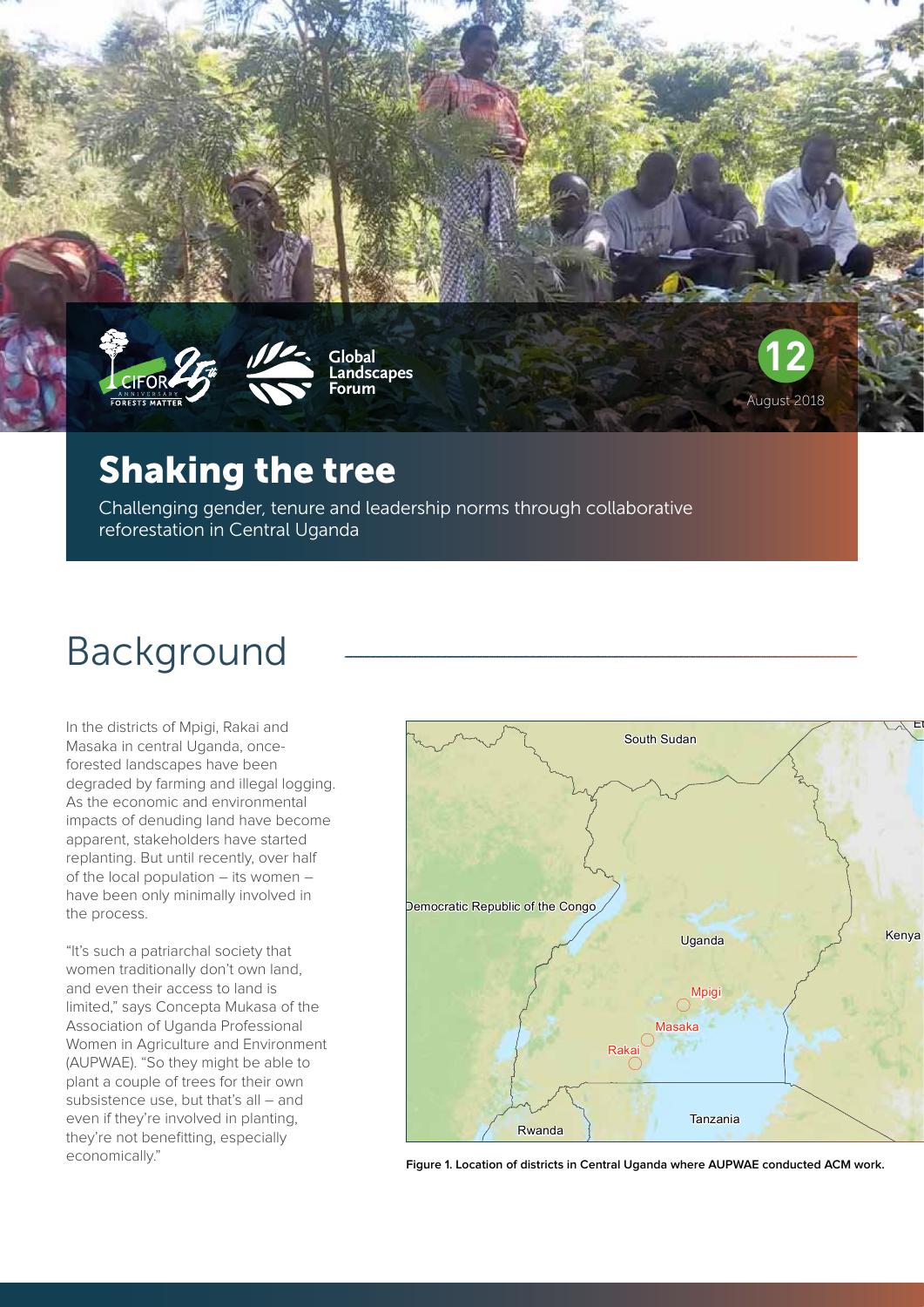## Taking action

So in 2011 the AUPWAE, in partnership with the Centre for International Forest Research (CIFOR) and Makerere University, began a project called "Gender, Tenure and Community Forestry", with the aim of enhancing women's involvement in forest management and promoting equitable benefit-sharing.

The partners worked with six communities in the area, using a process called Adaptive Collaborative Management (ACM), in which stakeholders who share an interest in a common natural resource come together to develop shared visions, plan and implement them, and then collectively reflect on the impacts of the work and plan the next iteration. A conscious effort is made by participants to communicate, collaborate, resolve conflicts, and learn from their actions.

Local government, domestic and international NGOs, and private-sector forest owners were all involved in the process, alongside community members. Villagers were trained to facilitate the ACM processes, with a particular eye to making space for women to contribute, be heard, and take part in decision-making.

Following the ACM processes, action plans were developed for income-generating projects such as beekeeping, tree nurseries, fish farming and restoring degraded forest in order to harvest timber and fuelwood sustainably.

Having become effectively engaged in the process, non-community actors provided resources and support to help with implementation, such as training in tree nursery management and apiculture. They also supplied development funds, which were invested in incomegenerating projects outside of the forest, so as to help conserve the resource.

So far, says Mukasa, around 75% of the visions have been fulfilled. "And now, seven years down the road, the forest is flourishing, and the bare dirt that was covering the degraded areas can no longer be seen," she describes.

At the beginning of the project, my husband thought it was a waste of time, but now after seeing the results– my woodlot , the solar system i bought from my savings, and the water tank I got from one of our partners – he is the one who reminds not to be late for the group meetings!"  $\frac{\mathcal{L}}{\mathcal{L}}$ 

– Ms Eyaliakumanyi Mbazzi Farmers' Association, Mpigi District, Central Uganda



**Photo 1. Members of Mbazzi Farmers Group members carry out a monitoring visit in their newly allocated area planted with trees.**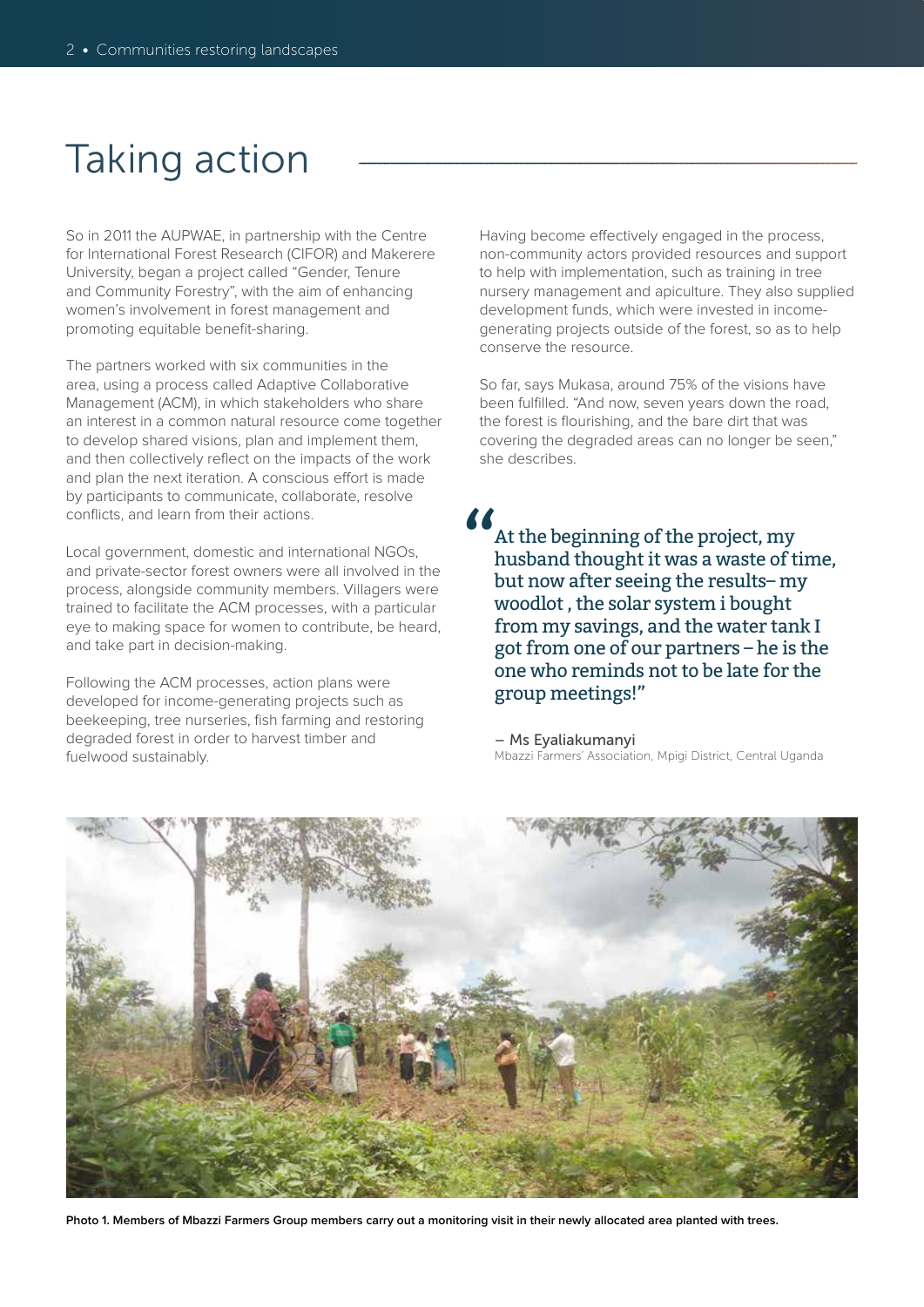## Confronting challenges, defining success

According to many community members, the project has successfully 'shaken up' local notions of gender, leadership and tenure – an impressive feat in a place where tradition runs strong. What has made this possible? Challenging gender norms requires men as well as women to shift their understandings of roles, rights and responsibilities, says Mukasa. Given men own most land in this part of Uganda, "the women realized that without men's support, the project would be doomed."

Thus, it was crucial that the project engaged men in making space for greater gender equality. As such, women were given leadership roles and strong support within mixed-gender ACM project groups, so that their capabilities were made visible and apparent. They led planting projects in the Central Forest Reserve that lies adjacent to the villages, which they co-manage with the National Forest Authority (NFA) and to which they hold harvesting rights.

Through the project, more than 50,000 trees have been planted on 33 hectares of degraded forest reserve — over 8,500 of these by women. Seedling survival rates are high, at around 80%. "So the men saw this, and came to believe that women can ably lead, as they saw the positive results in and outside the forest," says Mukasa. "And the husbands who were not group members heard testimonies from their fellow men."

Married women were also trained to negotiate with their husbands for areas of farmland "where they can plant on their own, and where they can make decisions about what to plant, and benefit equitably," says Mukasa. In order to do so, they needed to show their husbands the benefits to the household that would ensue if they (the wives) planted and owned trees.

The ACM projects served to demonstrate these benefits. For example, Ms Eyaliakumanyi describes how her husband was not a member of the ACM group, and initially thought her involvement was a waste of time, "but now after seeing the results from the project – my woodlot , the solar system I bought from my savings, and the water tank I got from one of our partners – he is the one who reminds not to be late for the group meetings!"

Another participant, Paulina Mukwaya, successfully negotiated to plant trees in one part of her husband's farm. Bravely, she planted fig trees (Ficus natalensis), a species usually forbidden for women to plant, as it traditionally represents a claim on the land. Mukwaya subsequently sold bark cloth, a byproduct of this tree, and for the first time has money of her own.

Since the intervention began, 70 out of the 173 women involved have planted fig trees. In total, women planted 5,896 trees on farms within the project, and the number of women owning woodlots has leapt from five to 32. Five of these women have already sold trees. Mukasa acknowledges that owning trees is not the same as owning the ground they grow in (which in most cases still belongs to men), but it's a step in the right direction: unequivocal land rights for women are, unfortunately, still further down the road in this region.

Following on from their leadership experiences in the project, women have begun to lead in other spheres, too. For the first time ever in the region, they have stood for and been elected into leadership roles at group and local government level, and in executive committees. One woman, Ms Nalule, was voted one of the chiefs in the Buganda kingdom, a local cultural institution. Another woman, Ms Mbatudde, attributed her decision to stand for local government to the leadership experience she gained in the ACM project.

The gender balance in community meetings has changed, too. Women's attendance has remained steady, while men's has dropped, and now on average more women than men attend. They also participate more in meeting discussions than previously, creating a forum that is more gender-balanced than ever before.



**Photo 2. Tree nursery.**